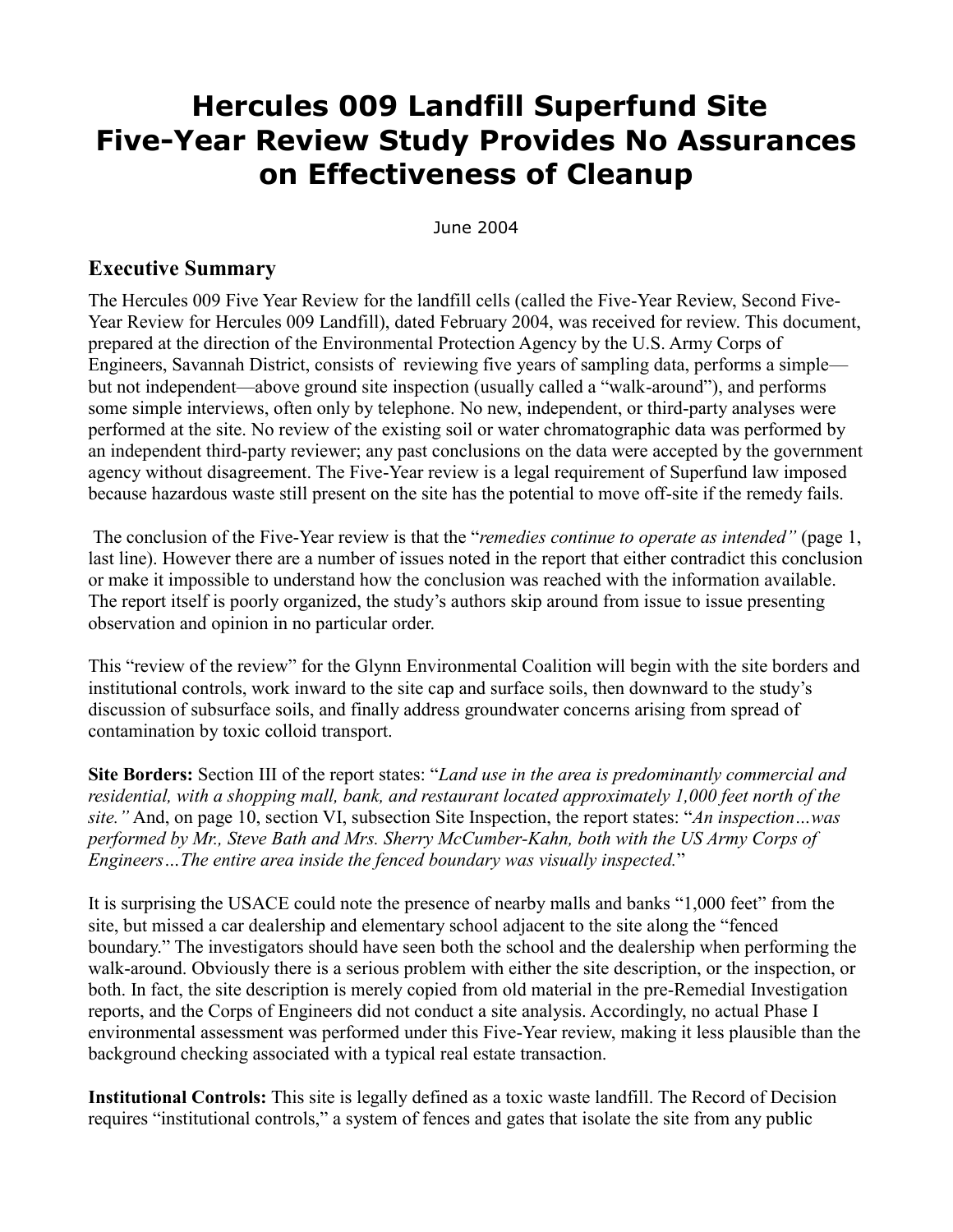access. The USACE report correctly notes that the EPA and the responsible party have had five-years to comply with the legal deed restrictions, but have not done so (page 6). Further, the site inspection found holes in the fences, damage from fallen a tree, and that many areas of the fence were "leaning outward" (page 11). However, the Review states that the remedy is "functioning as intended." It is impossible to understand how the remedy could be functioning as intended and at the same time be incomplete and falling apart.

**Cap:** The report's Executive Summary (unpaginated) states: "*The landfill cap appears to be in fairly good condition, requiring only minor maintenance…"* However, in the Site Inspection the same authors observed: "…*large areas with little to no vegetative cover…"* and "…*several areas of erosion were detected…"* This is not a trivial matter. Maintenance problems have been described in every annual report since the first. A cap that is supposed to last decades has shown problems of erosion since the beginning, and after 5 years still does not support grass in some areas. Note that landfill construction was not the monolithic structure called for in the Record of Decision, or the extraction and relandfilling alternative called for in the ROD, but rather was an *ex situ* mixing system added after public review. The surface holes through the cap could easily be from movement and settling of the *ex situ* cells, which would mean that movement within the site is continuing. The USACE has no data showing this landfill treatment is stable, and, visibly, it is not.

**Surface Soils:** On page 6 the Army Corps of Engineers make an incorrect statement regarding origins of the soils of the landfill cover: "*The landfill cover was constructed from soils excavated from the residential drainage ditch areas."* Since no references were provided for this statement it is not clear where the USACE obtained this information. In fact, the cap is constructed of toxaphene contaminated surface and subsurface soils from a neighborhood cleanup, toxaphene contaminated access roads, toxaphene contaminated surface soils from activities around the landfill, toxaphene contaminated dredge spoil piles removed from the adjacent creek, and toxaphene contaminated surface soils from the adjacent schoolyards. Accordingly, the landfill cover is toxaphene contaminated. Had the USACE performed a thorough review they would have known the toxic origins of these materials. Erosion of the cap exposing underlying cover materials is serious since it is possible the eroded materials have some contamination associated with them. Appropriate action is to order representative surface soil sampling in the cap erosion areas to assure no contamination has occurred from the breach. The USACE failed to make appropriate recommendations regarding testing of eroded areas of the landfill cover.

**Subsurface Soils:** The USACE incorrectly states that *in situ* stabilization took place at this landfill (page 5, Remedy Implementation, and elsewhere). In fact, every one of the 512 sub-cells were exhumed, stored above ground, and re-interred with above grade mixing. The process used, by definition, is *ex situ* (removal), not *in situ*, meaning "in place" treatment. In fact, site documents from the responsible party and the EPA state that field trials for *in situ* stabilization were a failure and *in situ* was a "technical impractability" for this waste. If the USACE performed an actual Phase I environmental assessment then they would have seen these documents, which were numerous, and then the USACE would not repeat the myth that *in situ* was used on this site. Accordingly, the public should have little confidence in the USACE's conclusion that this remedy is effective, since the investigators clearly have no engineering understanding of the actual remedy.

**Groundwater:** The Corps of Engineers noted a state of disrepair and questionable integrity in the wells at this site (page 11: "*It was evident that several of the monitoring wells requires maintenance. Well cover hinges have rusted and broken and the majority of the monitoring wells were not labeled."*). Further, the USACE noted the discrepancies between the Toxaphene Task Force (TTF) methodology